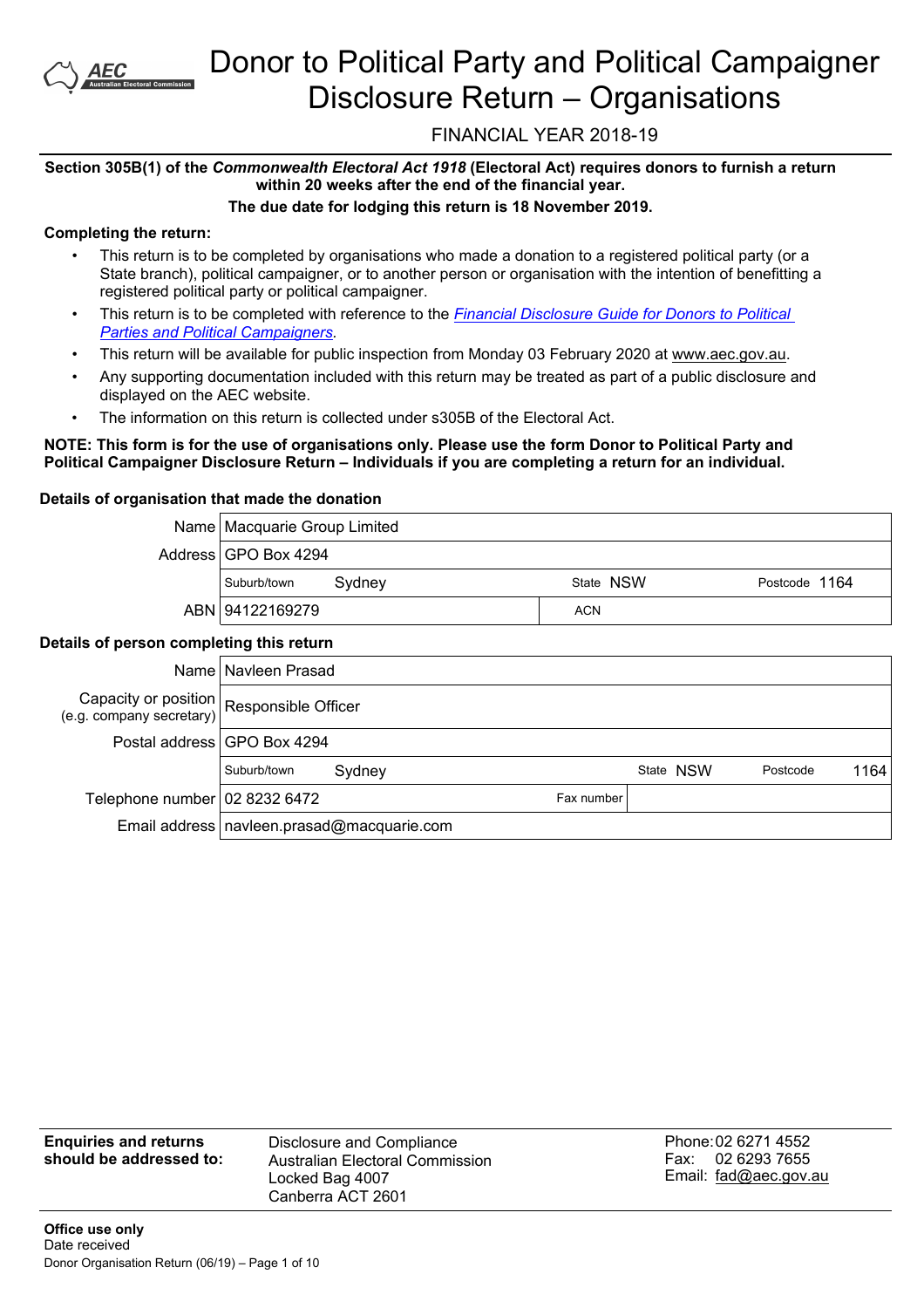*I certify that the information contained in this return and its attachments is true and complete to the best of my knowledge information and belief.*

*I understand that submitting a false or misleading return is an offence under Division 137.1 of the Criminal Code Act 1995.*

*OR I certify that the information contained in this return and its attachments is true and complete to the best of my knowledge, information and belief, except for the particulars detailed in the 'Notice of Incomplete Return' form (attached). I understand that submitting a false or misleading return or omitting any matter which makes the information misleading is an offence under Division 137.1 of the Criminal Code Act 1995.*

| Signature | Navleen Prasad | Date | 15/1 |
|-----------|----------------|------|------|
|           |                |      |      |

 $\Delta$ 

 $\Box$ 

٦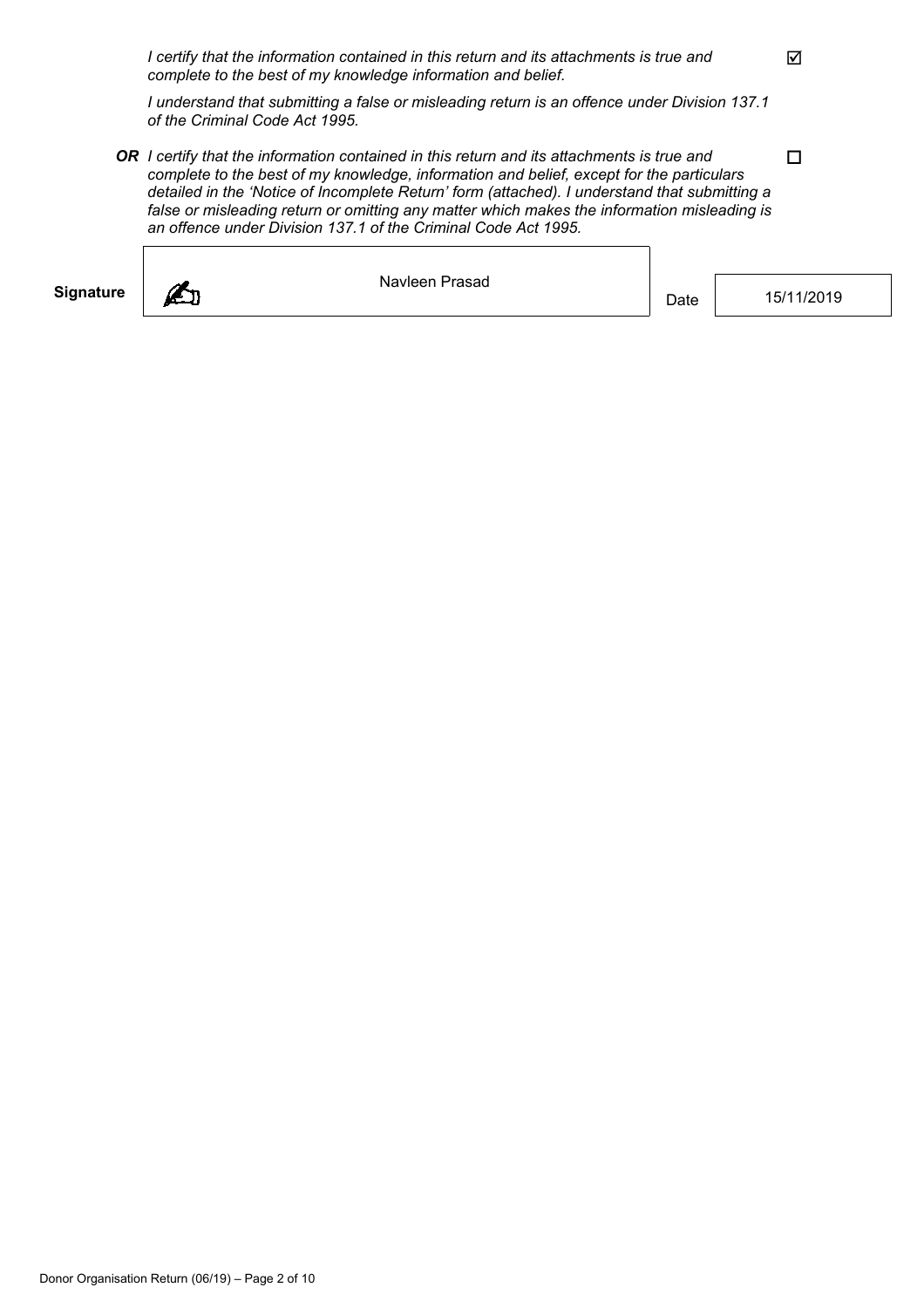#### **Part 1a: Other business names**

Do you operate or  $\Box$ conduct business under any other names?

Yes  $\boxtimes$  List other trading names

Macquarie Bank Limited

Macquarie Group Services Australia Limited

#### **Part 1b: Related bodies corporate**

Subsection 287(6) of the *Commonwealth Electoral Act 1918* deems bodies corporate related under the provisions of the *Corporations Act 2001* to be a single entity for disclosure purposes. The parent company of the group, therefore, should lodge under its name a return consolidated across the entire group.

| Does this return cover                 | No 1⊽1 |                                                                           |
|----------------------------------------|--------|---------------------------------------------------------------------------|
| any other related<br>bodies corporate? |        | $Yes \Box$ List any related bodies corporate you are lodging on behalf of |
|                                        |        |                                                                           |

| Name           |            |          |
|----------------|------------|----------|
| Postal address |            |          |
| Suburb/town    | State      | Postcode |
| <b>ABN</b>     | <b>ACN</b> |          |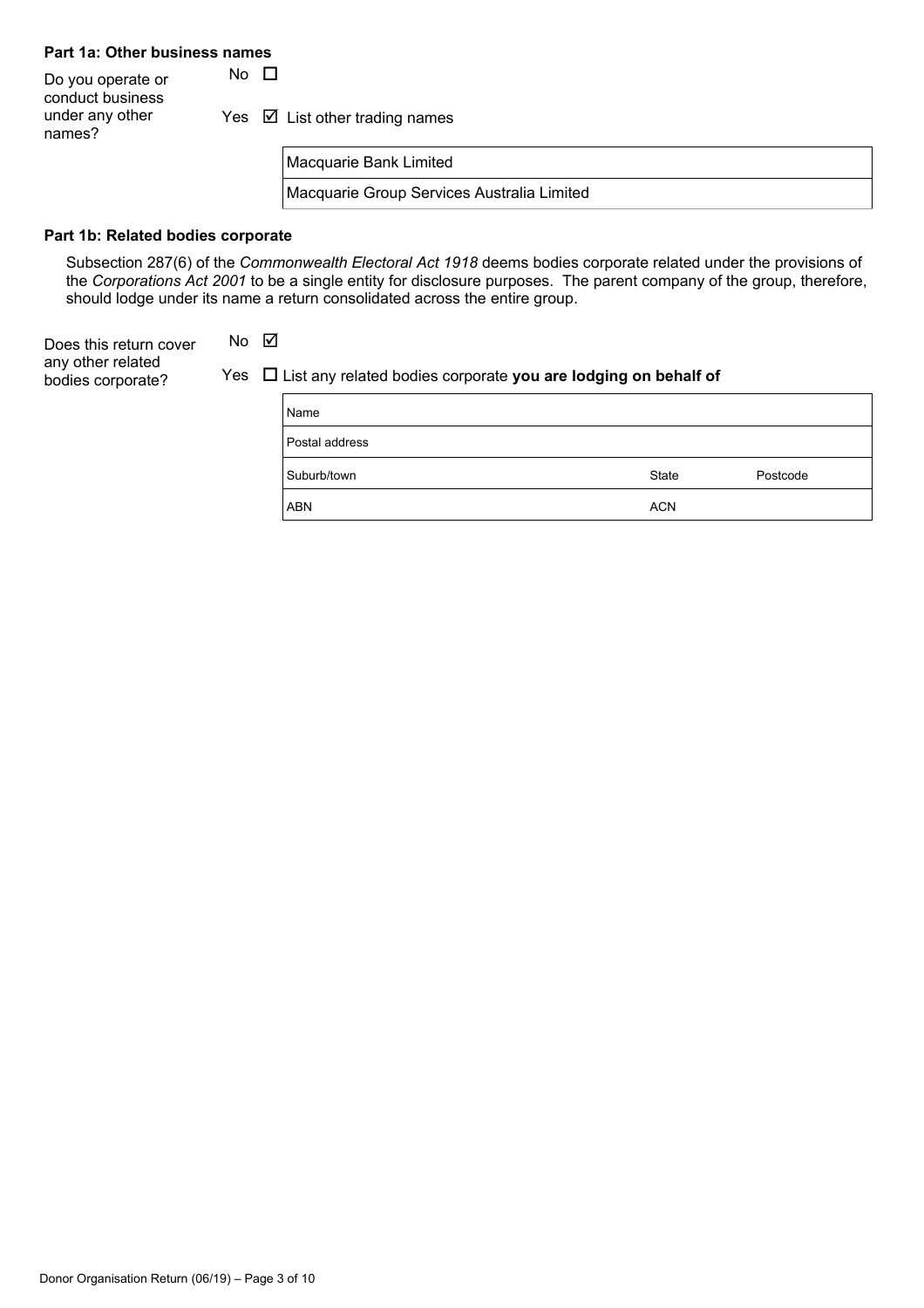#### **Part 2: Donations made to a political parties**

Details of **donations** made to a political party **totalling** more than \$13,800, between 1 July 2018 and 30 Jun 2019. If the total of donations made to one political party exceeds the disclosure threshold, all donations made to that political party, regardless of their value, must be disclosed.

For each donation made, the following details must be disclosed:

- Party name and the address of the political party to which the donation was made
- date each donation was made
- value of each donation made.

|                | Party details                                      |       |            |          |      | Date of<br>donation | Value of<br>donation*<br>(GST inclusive) |
|----------------|----------------------------------------------------|-------|------------|----------|------|---------------------|------------------------------------------|
| Name           | Australian Labor Party (ALP) *1                    |       |            |          |      | 08 Aug 2018         | \$2,000                                  |
| Postal address | PO Box 6222                                        |       |            |          |      |                     |                                          |
| Suburb/town    | <b>KINGSTON</b>                                    | State | <b>ACT</b> | Postcode | 2604 |                     |                                          |
| Name           | Liberal Party of Australia (Victorian Division)    |       |            |          |      | 15 Aug 2018         | \$6,000                                  |
| Postal address | Level 2, 60 Collins Street                         |       |            |          |      |                     |                                          |
| Suburb/town    | <b>MELBOURNE</b>                                   | State | <b>VIC</b> | Postcode | 3000 |                     |                                          |
| Name           | National Party of Australia *2                     |       |            |          |      | 15 Aug 2018         | \$11,000                                 |
| Postal address | PO Box 6190                                        |       |            |          |      |                     |                                          |
| Suburb/town    | <b>KINGSTON</b>                                    | State | <b>ACT</b> | Postcode | 2604 |                     |                                          |
| Name           | Australian Labor Party (ALP) *3                    |       |            |          |      | 15 Aug 2018         | \$22,000                                 |
| Postal address | PO Box 6222                                        |       |            |          |      |                     |                                          |
| Suburb/town    | <b>KINGSTON</b>                                    | State | <b>ACT</b> | Postcode | 2604 |                     |                                          |
| Name           | Australian Labor Party (ALP) *4                    |       |            |          |      | 19 Jun 2019         | \$22,000                                 |
| Postal address | PO Box 6222                                        |       |            |          |      |                     |                                          |
| Suburb/town    | <b>KINGSTON</b>                                    | State | <b>ACT</b> | Postcode | 2604 |                     |                                          |
| Name           | Liberal Party of Australia (Victorian Division) *5 |       |            |          |      | 30 Aug 2018         | \$5,500                                  |
| Postal address | Level 2, 60 Collins Street                         |       |            |          |      |                     |                                          |
| Suburb/town    | <b>MELBOURNE</b>                                   | State | <b>VIC</b> | Postcode | 3000 |                     |                                          |
| Name           | Liberal Party of Australia (S.A. Division)         |       |            |          |      | 29 Aug 2018         | \$250                                    |
| Postal address | GPO Box 20                                         |       |            |          |      |                     |                                          |
| Suburb/town    | <b>ADELAIDE</b>                                    | State | <b>SA</b>  | Postcode | 5001 |                     |                                          |
| Name           | Liberal Party (W.A. Division) Inc *6               |       |            |          |      | 29 Aug 2018         | \$2,000                                  |
| Postal address | PO Box 49                                          |       |            |          |      |                     |                                          |
| Suburb/town    | <b>WEST PERTH</b>                                  | State | <b>WA</b>  | Postcode | 6872 |                     |                                          |
| Name           | Liberal Party of Australia (Victorian Division)    |       |            |          |      | 05 Oct 2018         | \$1,000                                  |
| Postal address | Level 2, 60 Collins Street                         |       |            |          |      |                     |                                          |
| Suburb/town    | <b>MELBOURNE</b>                                   | State | <b>VIC</b> | Postcode | 3000 |                     |                                          |
| Name           | Liberal Party of Australia (S.A. Division) *7      |       |            |          |      | 31 Oct 2018         | \$5,000                                  |
| Postal address | GPO Box 20                                         |       |            |          |      |                     |                                          |
| Suburb/town    | <b>ADELAIDE</b>                                    | State | <b>SA</b>  | Postcode | 5001 |                     |                                          |
| Name           | Liberal Party of Australia (Victorian Division)    |       |            |          |      | 29 Aug 2018         | \$1,000                                  |
| Postal address | Level 2, 60 Collins Street                         |       |            |          |      |                     |                                          |
| Suburb/town    | <b>MELBOURNE</b>                                   | State | <b>VIC</b> | Postcode | 3000 |                     |                                          |
| Name           | Liberal Party of Australia (Victorian Division)    |       |            |          |      | 12 Sep 2018         | \$120                                    |
| Postal address | Level 2, 60 Collins Street                         |       |            |          |      |                     |                                          |

Donor Organisation Return (06/19) – Page 4 of 10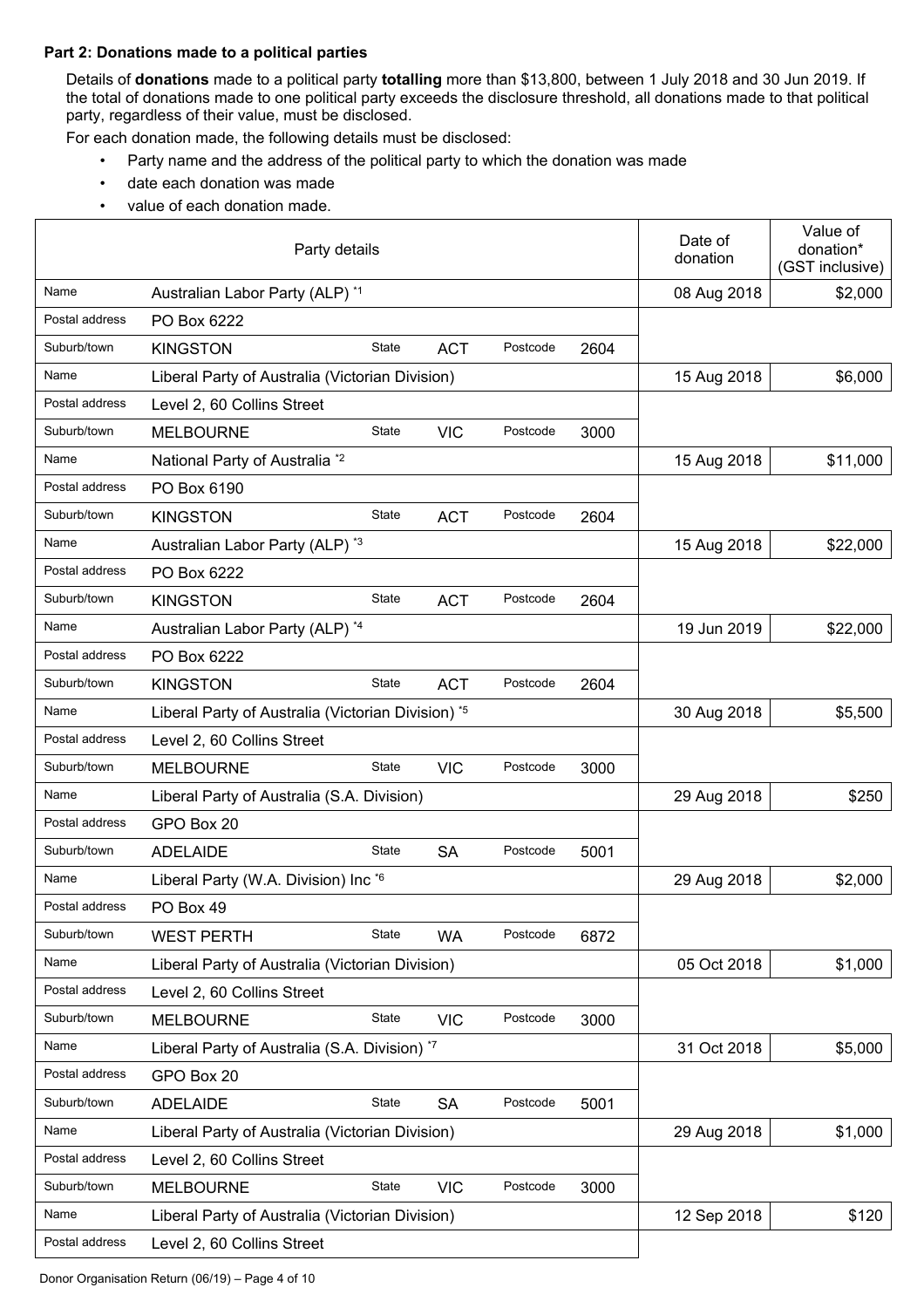|                | Party details                                       |       |            |          |      | Date of<br>donation | Value of<br>donation*<br>(GST inclusive) |
|----------------|-----------------------------------------------------|-------|------------|----------|------|---------------------|------------------------------------------|
| Suburb/town    | <b>MELBOURNE</b>                                    | State | <b>VIC</b> | Postcode | 3000 |                     |                                          |
| Name           | Liberal Party (W.A. Division) Inc <sup>*8</sup>     |       |            |          |      | 31 Oct 2018         | \$2,000                                  |
| Postal address | PO Box 49                                           |       |            |          |      |                     |                                          |
| Suburb/town    | <b>WEST PERTH</b>                                   | State | <b>WA</b>  | Postcode | 6872 |                     |                                          |
| Name           | Liberal Party of Australia <sup>*9</sup>            |       |            |          |      | 23 Nov 2018         | \$9,500                                  |
| Postal address | PO Box 6004                                         |       |            |          |      |                     |                                          |
| Suburb/town    | <b>KINGSTON</b>                                     | State | <b>ACT</b> | Postcode | 2604 |                     |                                          |
| Name           | Liberal Party of Australia *10                      |       |            |          |      | 12 Dec 2018         | \$8,000                                  |
| Postal address | PO Box 6004                                         |       |            |          |      |                     |                                          |
| Suburb/town    | <b>KINGSTON</b>                                     | State | <b>ACT</b> | Postcode | 2604 |                     |                                          |
| Name           | Liberal Party of Australia (Victorian Division)     |       |            |          |      | 12 Dec 2018         | \$5,000                                  |
| Postal address | Level 2, 60 Collins Street                          |       |            |          |      |                     |                                          |
| Suburb/town    | <b>MELBOURNE</b>                                    | State | <b>VIC</b> | Postcode | 3000 |                     |                                          |
| Name           | Liberal Party of Australia (S.A. Division)          |       |            |          |      | 30 Jan 2019         | \$1,000                                  |
| Postal address | GPO Box 20                                          |       |            |          |      |                     |                                          |
| Suburb/town    | <b>ADELAIDE</b>                                     | State | <b>SA</b>  | Postcode | 5001 |                     |                                          |
| Name           | Liberal Party of Australia, NSW Division            |       |            |          |      | 09 Jan 2019         | \$150                                    |
| Postal address | Locked Bag 2                                        |       |            |          |      |                     |                                          |
| Suburb/town    | <b>KINGS CROSS</b>                                  | State | <b>NSW</b> | Postcode | 1340 |                     |                                          |
| Name           | National Party of Australia *11                     |       |            |          |      | 23 Jan 2019         | \$11,000                                 |
| Postal address | PO Box 6190                                         |       |            |          |      |                     |                                          |
| Suburb/town    | <b>KINGSTON</b>                                     | State | <b>ACT</b> | Postcode | 2604 |                     |                                          |
| Name           | Australian Labor Party (N.S.W. Branch)              |       |            |          |      | 23 Jan 2019         | \$3,000                                  |
| Postal address | PO Box K408                                         |       |            |          |      |                     |                                          |
| Suburb/town    | <b>HAYMARKET</b>                                    | State | <b>NSW</b> | Postcode | 1240 |                     |                                          |
| Name           | Australian Labor Party (ALP) *12                    |       |            |          |      | 25 Jan 2019         | \$11,000                                 |
| Postal address | PO Box 6222                                         |       |            |          |      |                     |                                          |
| Suburb/town    | <b>KINGSTON</b>                                     | State | <b>ACT</b> | Postcode | 2604 |                     |                                          |
| Name           | Liberal Party of Australia - Tasmanian Division *13 |       |            |          |      | 25 Mar 2019         | \$6,000                                  |
| Postal address | GPO Box 469                                         |       |            |          |      |                     |                                          |
| Suburb/town    | <b>HOBART</b>                                       | State | <b>TAS</b> | Postcode | 7001 |                     |                                          |
| Name           | Liberal Party of Australia, NSW Division            |       |            |          |      | 17 Apr 2019         | \$2,000                                  |
| Postal address | Locked Bag 2                                        |       |            |          |      |                     |                                          |
| Suburb/town    | <b>KINGS CROSS</b>                                  | State | <b>NSW</b> | Postcode | 1340 |                     |                                          |
| Name           | Liberal Party of Australia *14                      |       |            |          |      | 01 May 2019         | \$27,500                                 |
| Postal address | PO Box 6004                                         |       |            |          |      |                     |                                          |
| Suburb/town    | <b>KINGSTON</b>                                     | State | <b>ACT</b> | Postcode | 2604 |                     |                                          |
| Name           | Australian Labor Party (ALP) *15                    |       |            |          |      | 19 Jun 2019         | \$11,000                                 |
| Postal address | PO Box 6222                                         |       |            |          |      |                     |                                          |
| Suburb/town    | <b>KINGSTON</b>                                     | State | <b>ACT</b> | Postcode | 2604 |                     |                                          |
| Name           | Liberal Party of Australia - Tasmanian Division *16 |       |            |          |      | 01 May 2019         | \$6,000                                  |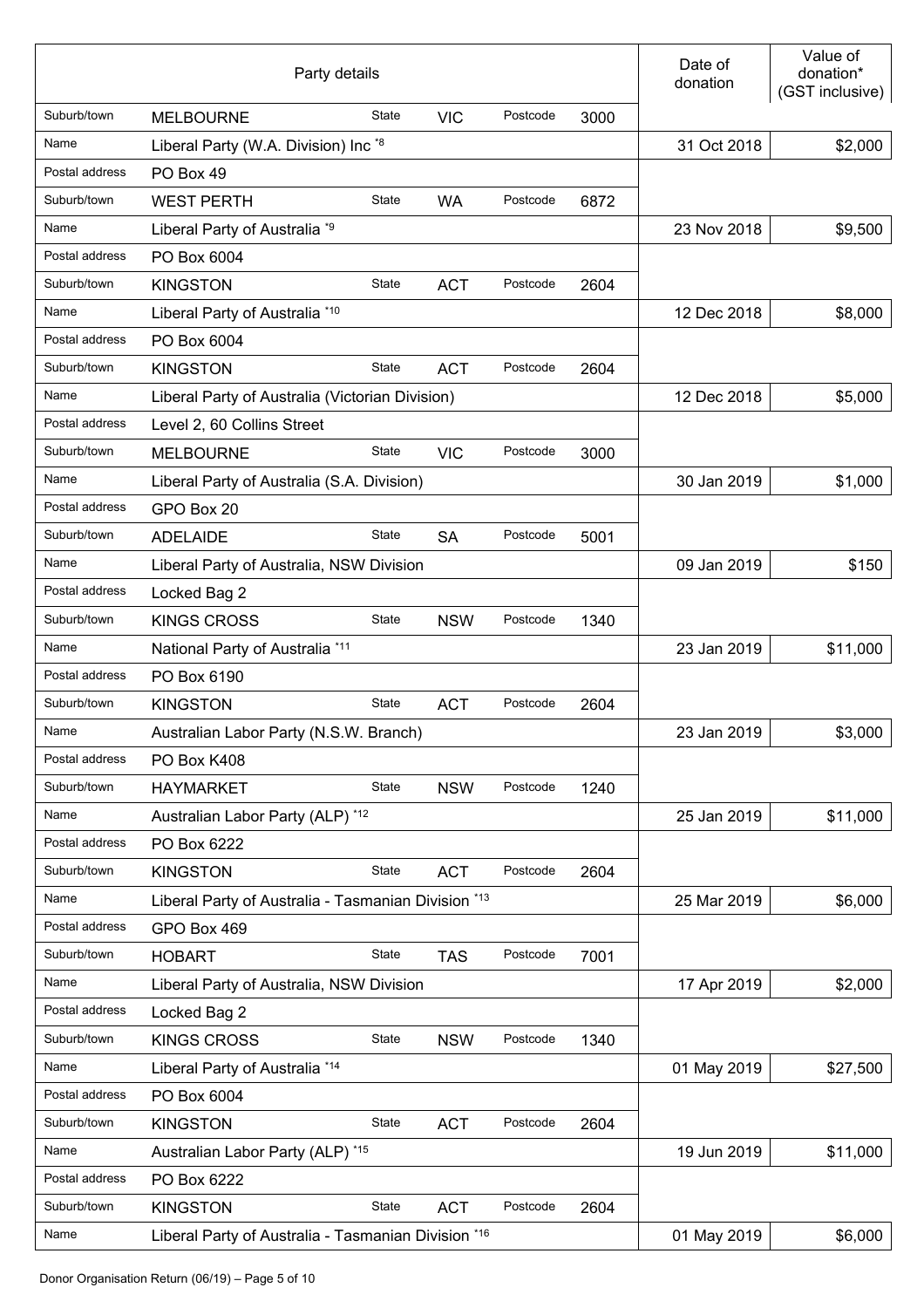|                | Party details                                          |              |            |          |      | Date of<br>donation | Value of<br>donation*<br>(GST inclusive) |
|----------------|--------------------------------------------------------|--------------|------------|----------|------|---------------------|------------------------------------------|
| Postal address | GPO Box 469                                            |              |            |          |      |                     |                                          |
| Suburb/town    | <b>HOBART</b>                                          | <b>State</b> | <b>TAS</b> | Postcode | 7001 |                     |                                          |
| Name           | Liberal Party of Australia (Victorian Division) *17    |              |            |          |      | 01 May 2019         | \$30,000                                 |
| Postal address | Level 2, 60 Collins Street                             |              |            |          |      |                     |                                          |
| Suburb/town    | <b>MELBOURNE</b>                                       | <b>State</b> | <b>VIC</b> | Postcode | 3000 |                     |                                          |
| Name           | Australian Labor Party (ALP) *18                       |              |            |          |      | 17 Apr 2019         | \$250                                    |
| Postal address | PO Box 6222                                            |              |            |          |      |                     |                                          |
| Suburb/town    | <b>KINGSTON</b>                                        | <b>State</b> | <b>ACT</b> | Postcode | 2604 |                     |                                          |
| Name           | Australian Labor Party (ALP) *19                       |              |            |          |      | 17 Apr 2019         | \$250                                    |
| Postal address | PO Box 6222                                            |              |            |          |      |                     |                                          |
| Suburb/town    | <b>KINGSTON</b>                                        | State        | <b>ACT</b> | Postcode | 2604 |                     |                                          |
| Name           | Liberal Party of Australia (Victorian Division)        |              |            |          |      | 21 Feb 2019         | \$2,500                                  |
| Postal address | Level 2, 60 Collins Street                             |              |            |          |      |                     |                                          |
| Suburb/town    | <b>MELBOURNE</b>                                       | State        | <b>VIC</b> | Postcode | 3000 |                     |                                          |
| Name           | Australian Labor Party (ALP) *20                       |              |            |          |      | 20 Mar 2019         | \$5,500                                  |
| Postal address | PO Box 6222                                            |              |            |          |      |                     |                                          |
| Suburb/town    | <b>KINGSTON</b>                                        | State        | <b>ACT</b> | Postcode | 2604 |                     |                                          |
| Name           | Australian Labor Party (N.S.W. Branch) *21             |              |            |          |      | 01 May 2019         | \$3,000                                  |
| Postal address | PO Box K408                                            |              |            |          |      |                     |                                          |
| Suburb/town    | <b>HAYMARKET</b>                                       | State        | <b>NSW</b> | Postcode | 1240 |                     |                                          |
| Name           | Australian Labor Party (N.S.W. Branch) *22             |              |            |          |      | 08 May 2019         | \$1,000                                  |
| Postal address | PO Box K408                                            |              |            |          |      |                     |                                          |
| Suburb/town    | <b>HAYMARKET</b>                                       | State        | <b>NSW</b> | Postcode | 1240 |                     |                                          |
| Name           | National Party of Australia *23                        |              |            |          |      | 08 May 2019         | \$880                                    |
| Postal address | PO Box 6190                                            |              |            |          |      |                     |                                          |
| Suburb/town    | <b>KINGSTON</b>                                        | State        | <b>ACT</b> | Postcode | 2604 |                     |                                          |
| Name           | Australian Labor Party (N.S.W. Branch) *24             |              |            |          |      | 15 May 2019         | \$10,000                                 |
| Postal address | PO Box K408                                            |              |            |          |      |                     |                                          |
| Suburb/town    | <b>HAYMARKET</b>                                       | State        | <b>NSW</b> | Postcode | 1240 |                     |                                          |
| Name           | Liberal Party (W.A. Division) Inc                      |              |            |          |      | 08 May 2019         | \$10,000                                 |
| Postal address | PO Box 49                                              |              |            |          |      |                     |                                          |
| Suburb/town    | <b>WEST PERTH</b>                                      | State        | <b>WA</b>  | Postcode | 6872 |                     |                                          |
| Name           | Liberal Party of Australia (S.A. Division) *25         |              |            |          |      | 17 May 2019         | \$2,000                                  |
| Postal address | GPO Box 20                                             |              |            |          |      |                     |                                          |
| Suburb/town    | <b>ADELAIDE</b>                                        | State        | <b>SA</b>  | Postcode | 5001 |                     |                                          |
| Name           | Australian Labor Party (Western Australian Branch) *26 |              |            |          |      | 15 May 2019         | \$2,500                                  |
| Postal address | PO Box 8117                                            |              |            |          |      |                     |                                          |
| Suburb/town    | PERTH BUSINESS<br><b>CENTRE</b>                        | State        | <b>WA</b>  | Postcode | 6849 |                     |                                          |
| Name           | Australian Labor Party (ALP) *27                       |              |            |          |      | 31 May 2019         | \$3,500                                  |
| Postal address | PO Box 6222                                            |              |            |          |      |                     |                                          |
| Suburb/town    | <b>KINGSTON</b>                                        | State        | <b>ACT</b> | Postcode | 2604 |                     |                                          |

Donor Organisation Return (06/19) – Page 6 of 10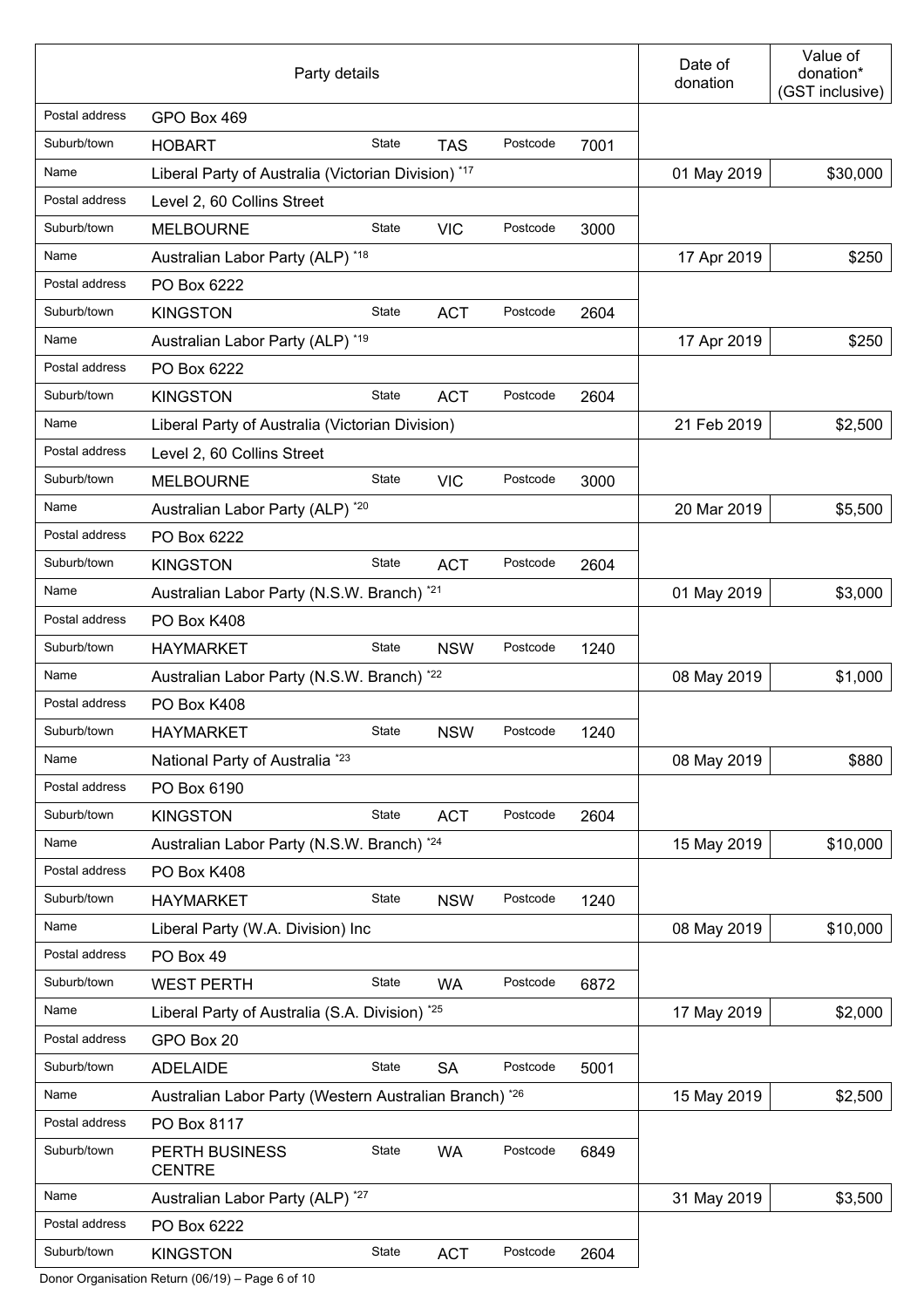|                | Party details                                 |       |            |          |      | Date of<br>donation | Value of<br>donation*<br>(GST inclusive) |
|----------------|-----------------------------------------------|-------|------------|----------|------|---------------------|------------------------------------------|
| Name           | Australian Labor Party (ALP) *28              |       |            |          |      | 19 Jun 2019         | \$3,500                                  |
| Postal address | PO Box 6222                                   |       |            |          |      |                     |                                          |
| Suburb/town    | <b>KINGSTON</b>                               | State | <b>ACT</b> | Postcode | 2604 |                     |                                          |
| Name           | Australian Labor Party (N.S.W. Branch) *29    |       |            |          |      | 22 May 2019         | \$5,000                                  |
| Postal address | PO Box K408                                   |       |            |          |      |                     |                                          |
| Suburb/town    | <b>HAYMARKET</b>                              | State | <b>NSW</b> | Postcode | 1240 |                     |                                          |
| Name           | Australian Labor Party (Victorian Branch) *30 |       |            |          |      | 28 Jun 2019         | \$25,000                                 |
| Postal address | Locked Bag 3240                               |       |            |          |      |                     |                                          |
| Suburb/town    | <b>MELBOURNE</b>                              | State | <b>VIC</b> | Postcode | 3001 |                     |                                          |
|                |                                               |       |            |          |      | Total               | \$285,900                                |

\* In this form donation is a **gift** within the meaning of section 287(1) of the *Commonwealth Electoral Act 1918*.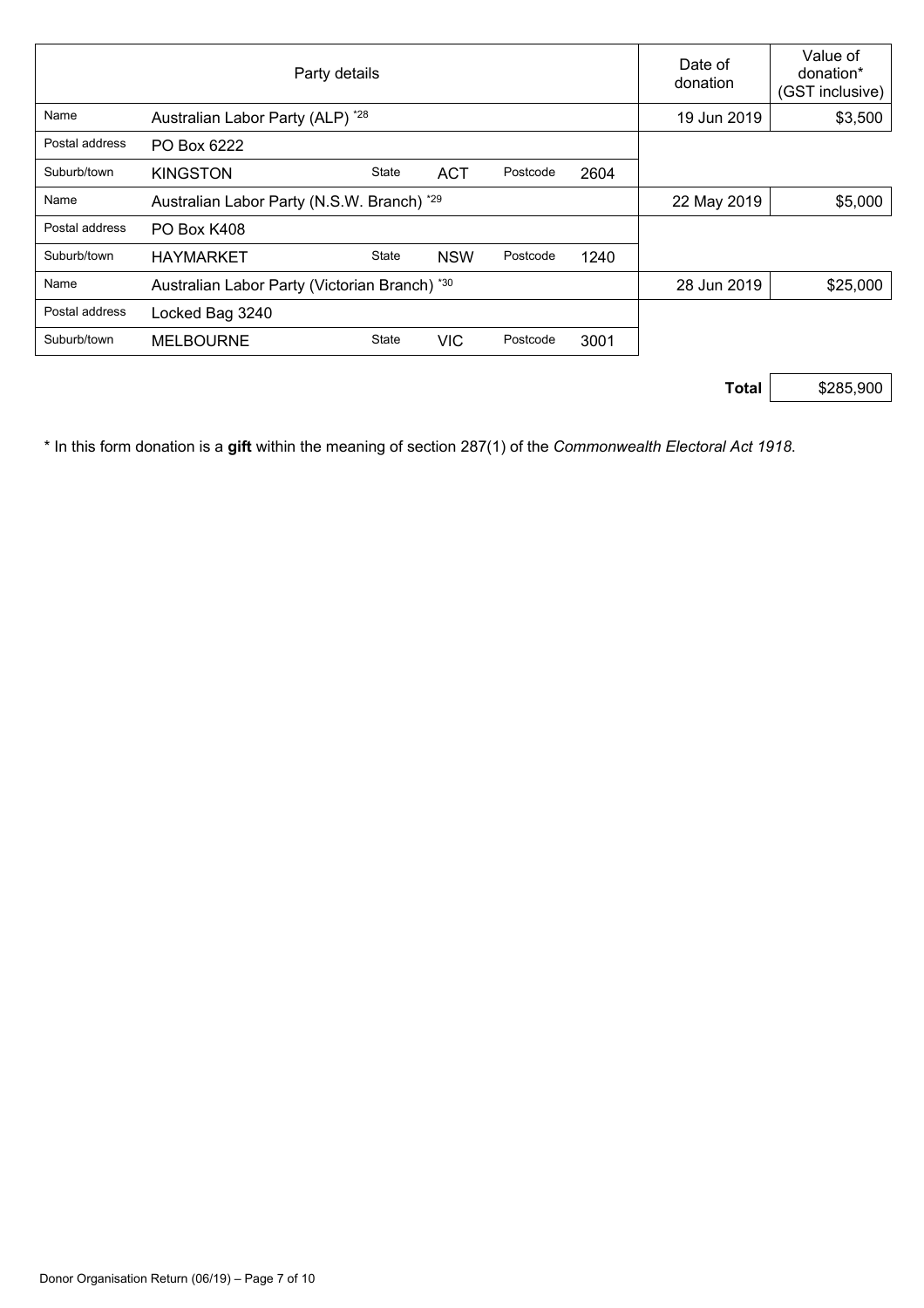#### **Part 3: Donations made to Political Campaigners**

Details of **donations** made to a political campaigner **totalling** more than \$13,800, between 1 July 2018 and 30 Jun 2019. If the total of donations made to one political campaigner exceeds the disclosure threshold, all donations made to that political campaigner, regardless of their value, must be disclosed.

For each donation made, the following details must be disclosed:

- Party name and the address of the political party to which the donation was made
- date each donation was made
- value of each donation made.

|                | Campaigner details |          | Date of<br>donation | Value of<br>donation* (GST<br>inclusive) |
|----------------|--------------------|----------|---------------------|------------------------------------------|
| Name           |                    |          |                     |                                          |
| Postal address |                    |          |                     |                                          |
| Suburb/town    | State              | Postcode |                     |                                          |

| w |  |  |
|---|--|--|
|---|--|--|

\* In this form donation is a **gift** within the meaning of section 287(1) of the *Commonwealth Electoral Act 1918*.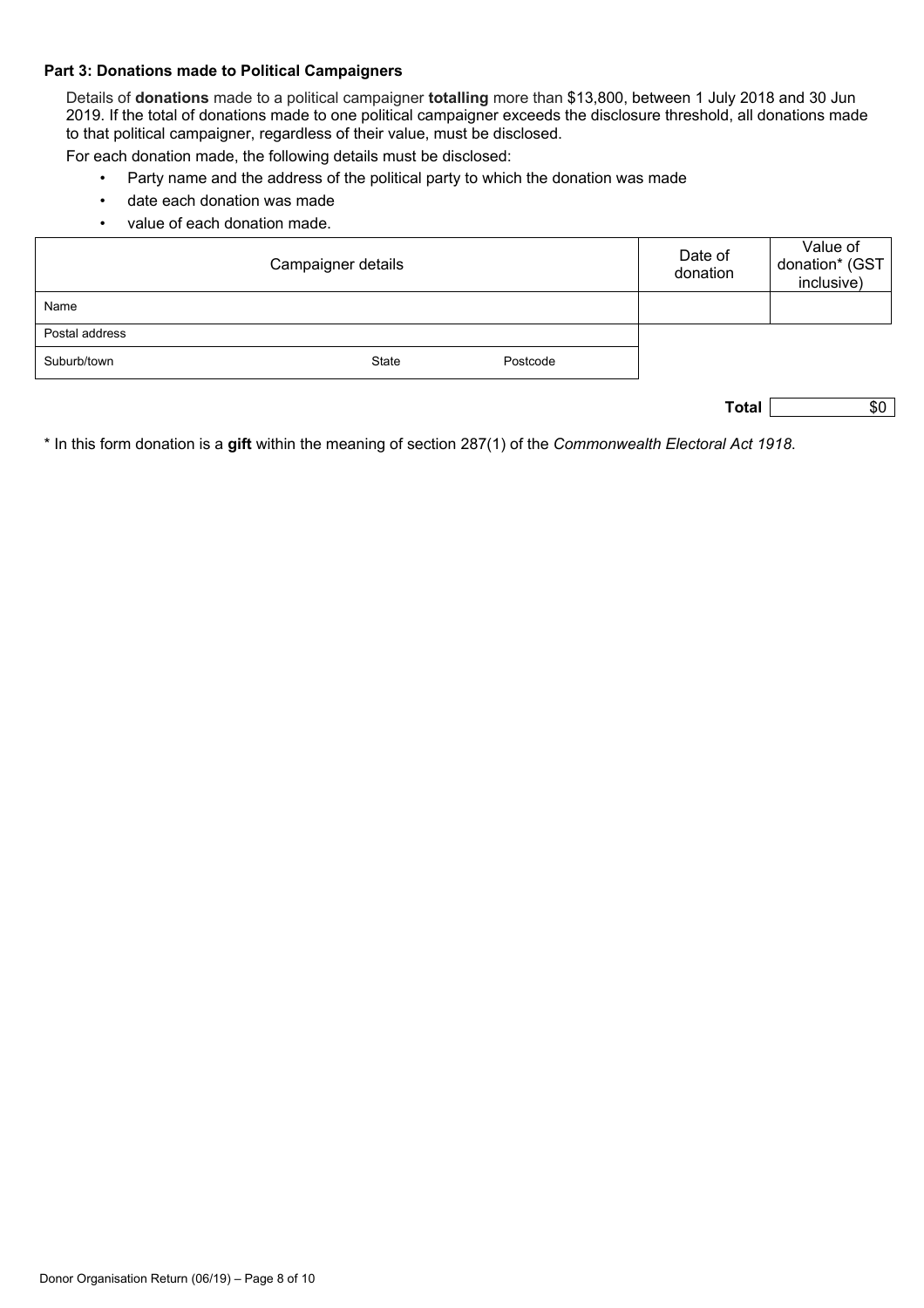#### **Part 4: Donations received**

Details of **donations** of more than \$13,800 **received** and used (wholly or partly) to make donations shown in Part 2 or Part 3 of this return. The 'donations received' section of this return applies to a donor:

- who received a donation of more than \$13,800 (whether within the 2018-19 financial year or not); **and**
- used that donation, or part of it, to make donations totalling more than \$13,800 to a political party in the 2018- 19 financial year.

For donations that meet the disclosure criteria above, the following details must be reported:

- full name and address details\*\* of the person or organisation from whom the donation was received
- date each donation was received
- value or amount of each donation.

| Donation received from |              |          | Date of<br>donation | Value of<br>donation*<br>(GST inclusive) |
|------------------------|--------------|----------|---------------------|------------------------------------------|
| Name                   |              |          |                     |                                          |
| Postal address         |              |          |                     |                                          |
| Suburb/town            | <b>State</b> | Postcode |                     |                                          |

| <b>Total</b> | $\overline{\phantom{a}}$<br>\$0 |
|--------------|---------------------------------|
|--------------|---------------------------------|

\* In this form donation is a **gift** within the meaning of section 287(1) of the *Commonwealth Electoral Act 1918*.

#### **\*\* Name and address details**

- If the gift was from an unincorporated association (other than a registered industrial organisation), the name of the association and the name and addresses of the executive committee members are required.
- If the gift was from a trust, the name of the trust, and the name and addresses of the trustee are required.
	- \*1 \* includes GST
	- \*2 \* includes GST
	- \*3 \* includes GST
	- \*4 \* includes GST
	- \*5 \* includes GST
	- \*6 \* includes GST
	- \*7 \* includes GST
	- \*8 \* includes GST
	- \*9 \* includes GST
	- \*10 \* includes GST
	- \*11 \* includes GST
	- \*12 \* includes GST
	- \*13 \* includes GST
	- \*14 \* includes GST
	- \*15 \* includes GST
	- \*16 \* includes GST
	- \*17 \* includes GST
	- \*18 \* includes GST
	- \*19 \* includes GST \*20 \* includes GST
	- \*21 \* includes GST
	- \*22 \* includes GST
	- \*23 \* includes GST
	- \*24 \* includes GST
	- \*25 \* includes GST